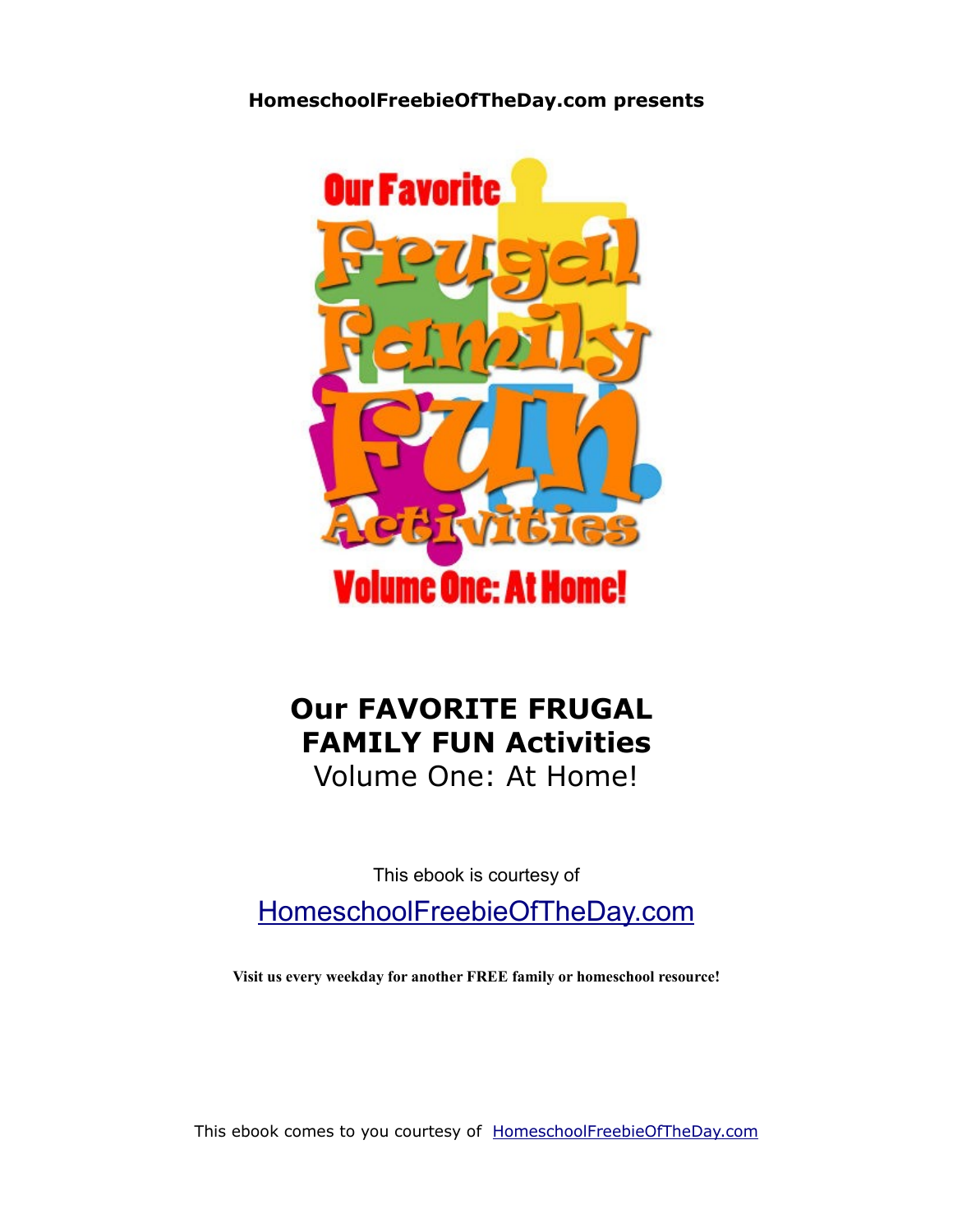*Entertaining the family doesn't have to cost an arm and a leg. (You can save those to buy gasoline.) There are all sorts of creative ways for the family to have fun, be together, and spend little if any money. All it takes is a little resourcefulness, creativity, an open mind and a young heart. After all, nothing's better than laughing with your family, and laughs are free.*

*Here in Volume One we here a great collection of "real life" ideas for fun, frugal activities for the family – when you want to have a fun evening or afternoon AT HOME. (These suggestions were all contributed by our readers at [HomeschoolFreebieOfTheDay.com.](http://www.homeschoolfreebieoftheday.com/) Thank you all for your input!) Take an idea and run with it, adding your own tweaks and twists to create some memorable family times together. Enjoy!*

– *The Erskine Family*

I think the digital camera scavenger hunts are fun. You get a list of things to find, take your digital cameras in hand, and go take pics. In the case of a tie, best pic wins.

One of the funnest things we did this summer was save cereal boxes and we enlisted the help of our friends. We saved all food boxes and larger boxes too. Then we had a playdate and built a huge cereal box house in the playroom with all our friends!

Scrapbooking is a favorite of ours. What we do is recycle graphics and word art from magazines, greeting cards, junk mail, etc. We also use free scrapbooking printables and clip art. Each of my children use this process to make their own homeschool yearbooks. It's a great way for the kids to store school items that are special to them, but not necessary for portfolio's. And the only cost I have is copies of digital photos, printer paper, and sheet protectors. We use old binder dividers for colored cardstock :)

Bonfire in the backyard! We always feel like we're camping and love to roast marshmallows...but when you're done you get to sleep in your own bed! This works even in the BBQ w/ the warm coals.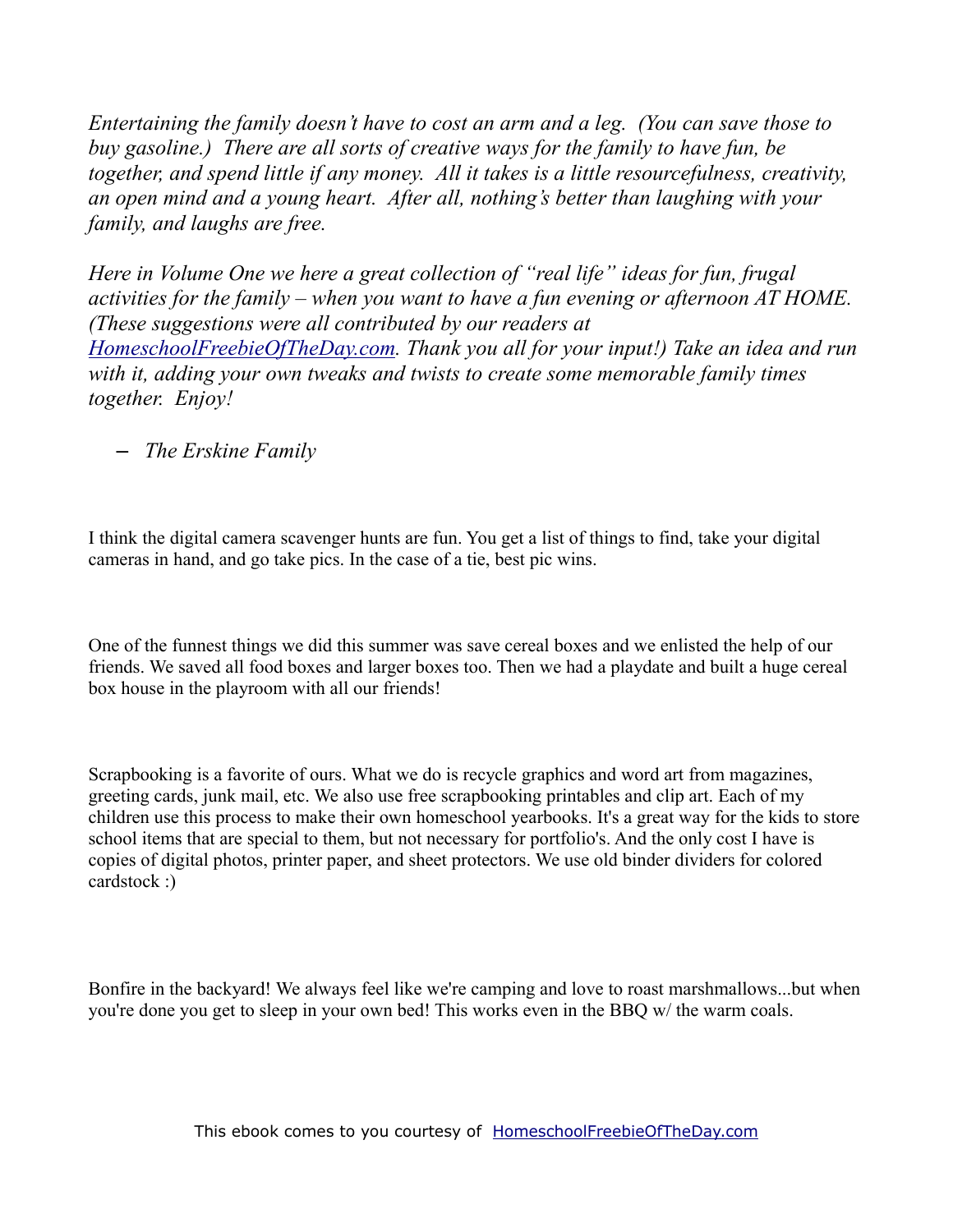At night we play firefly tag...everyone has a flashlight and all except the person who is 'it' hide. Those who are hiding must hold the flashlight in front of their chin and count to 10 (one, Mississippi, two, Mississippi, etc.) and turn on their flashlight only for the count of 10. Each needs to run to a home base, whoever is caught first is 'it'. The person who is 'it' also has a flashlight that can be used to seek out the rest of the players.

We like to use all the pillows, chairs, blankets, etc to make a giant fort out of our living room. The kids can play in there for hours and it's even fun for them to "invite" mom and dad to "their house" for lunch :)

I like to shop the thrift stores for board games. I have found some really unique older games that just aren't made anymore. We like to play together in the evenings.

We like to play lawn bowling. You put out a target ball and everyone gets four balls to throw- the object is to be the person who gets one of their balls closest to the target ball.

Every Friday is pizza/movie night. We rent movies from Christiancinema.com on the one movie out-ata-time rate of \$7.99/month. At this rate, we receive 1 movie per week, which helps to support our standards of limited movie entertainment.

Playing a game called "Who, what, when, where, why. We learned it on ZOOM. Each person has paper and pencil. Everyone writes "who" then they write who their who is. (person, alien, dinosaur etc.) without letting anyone see their answer. Then everyone folds over their answer and passes it to the person beside them. Now, everyone writes "What" and then writes their "what" (example: prepares food for a picnic). Remember not to show anyone then fold over their answer and pass to the next person. Continue this with "When", "where" and "Why". Then when everyone has finished their "Why" answer, each person unfolds the paper that they have last and take turns reading the story that has been created on their page. Hilarious!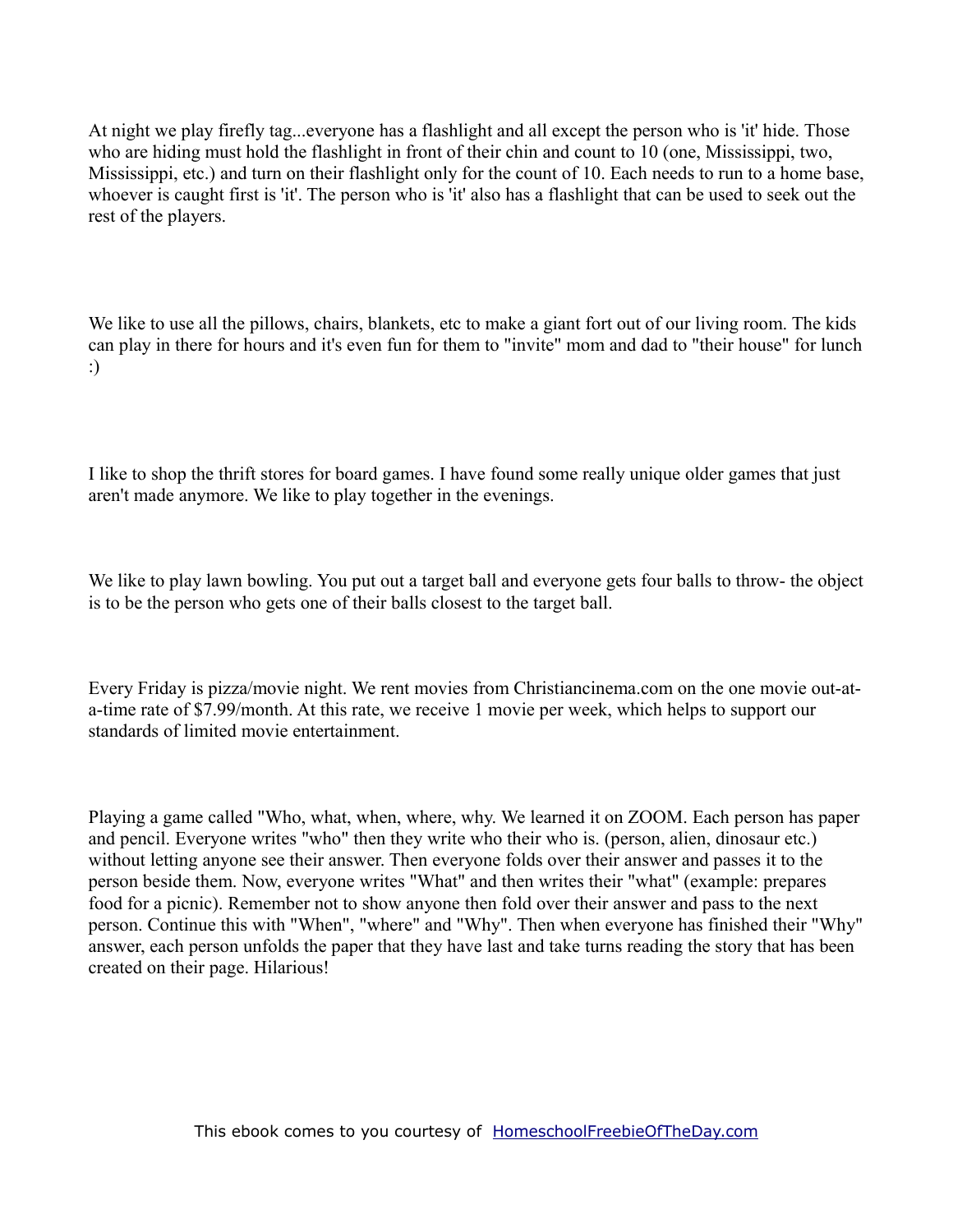We do what we call fort night. We take old sheets and make a fort out of them in the living room. We make sure the tv is inside the fort. We get free movies from the library, pop our own popcorn, bring our sleeping bags inside the fort, and watch a movie together. Then after the movies are over, we sleep in the fort.

Treasure hunts are a favorite. The older kids help put them together. We use math puzzles, picture clues for the younger, rhymes, riddles, writing in white crayon as a 'secret code' - you have to color with a marker to see the written clue. There is usually a 'treasure box' at the end with a treat for each child in it. If you have a couple older kids, they'll love making a bunch of treasure hunts. I've had my kids do four or five hunts and stay busy and happy for hours.

We like to turn cooking dinner into our own cooking show. My husband often video tapes us and my son learns a lot about cooking while he learns to express himself (public speaking practice) as he explains the steps of the recipe.

Everyone gets a paper (or 2 or 3) and pen and starts writing fun things down for someone else, not knowing WHO will get this paper. You get ten minutes (or 15 or 20) to write and prepare. After that we all get a paper from someone else with something nice on it like 'look in the fridge, I made you something nice' or 'I will change your sheets right now' or 'i will make your hair beautiful today' (always funny when dád gets this card instead of one of the girls). A fun and nice family time!

We love to snuggle up together on the sofa and read character building books (Lamplighter books, Elsie Dinsmore Series, Pilgrim's Progress, Tiger & Tom, King's Daughter, Choice Stories for Children, etc.)

My kids love to campout in the backyard. Once we let them watch a movie by projecting it onto the side of the house. They ate popcorn and watched the movie snuggled in their sleeping bags and blankies.

Inviting friends over to visit. We love entertaining families of friends. The preparations, like making special dishes, tidying and preparing activities, can be almost as much fun as the time with the guests as we enjoy creative time together.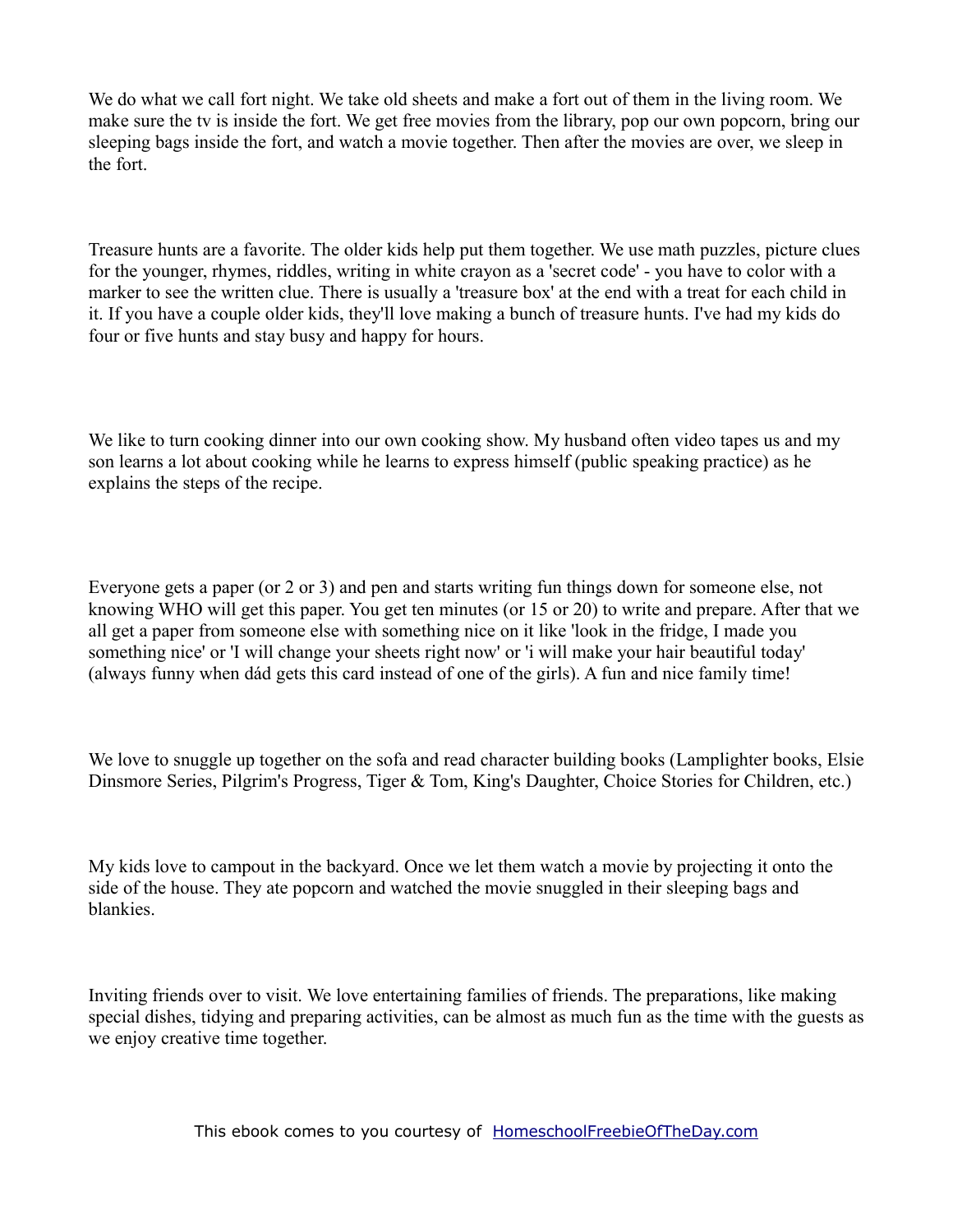We have Friday Family Fun Night. Sometimes we pull out all the Thomas Trains or Fisher Price Doll House and set up everything in the living room. Everyone plays. Daddy, Mommy, older kids and younger. We also get Daddy's old giant architecture paper, tape it to the floor, and have drawing contests.

DANCE! We love to turn the music up and just dance or play freeze dance! Cost: \$0

We absolutely love making videos on our camera and then play them on the TV. We use the Wii, which is extra fun, to play them backwards too. We laugh sooo hard!

We play 20 questions. The topic can be anything from Bible, to geography, to math, to current events, to history...etc. (you get the idea). One person is "it." The person who is it goes first by thinking of a person, place, or thing related to the topic. For example, "I'm thinking of someone from the Bible" would be a good start. The people playing take turns going around the room asking one question for each turn. Questions should help discover the answer. Questions must be phrased as Yes or No questions. When you think you know the answer, you must wait your turn to guess, phrasing your guess as a yes or no question. Such as "Is the person you are thinking of from the Bible, Moses?" Turn taking continues until someone correctly guesses. Then the one who guessed correctly, gets to take his or her turn being "it". Find some family videos or educational videos on the web and watch them together. Learn a new craft from YouTube, a website, or the library and do your craft at home. Origami can be done for free using junk mail paper and free folding resources.

We like to search for interesting rocks. When we bring them home we paint them all sorts of pretty colors and patterns. My kids could paint rocks all day long.

Making movies. Our oldest son is interested in film making and all the children have had a ton of fun making movies and editing them. The most fun they had was when they filmed a chase scene at a park and had everyone there wondering what they were doing. We are also a game family so we enjoy a variety of board games. We also watch old tv show online and movies online so we don't have to pay theater prices. We also love hospitality so having people to our home for tea parties or just a simple snack and fellowship is a lot of fun for us. We put on a game night at our home and invited our church (we are in a small church). It became a favorite time of the month for many in our church. So we had fun and ministered to others as well.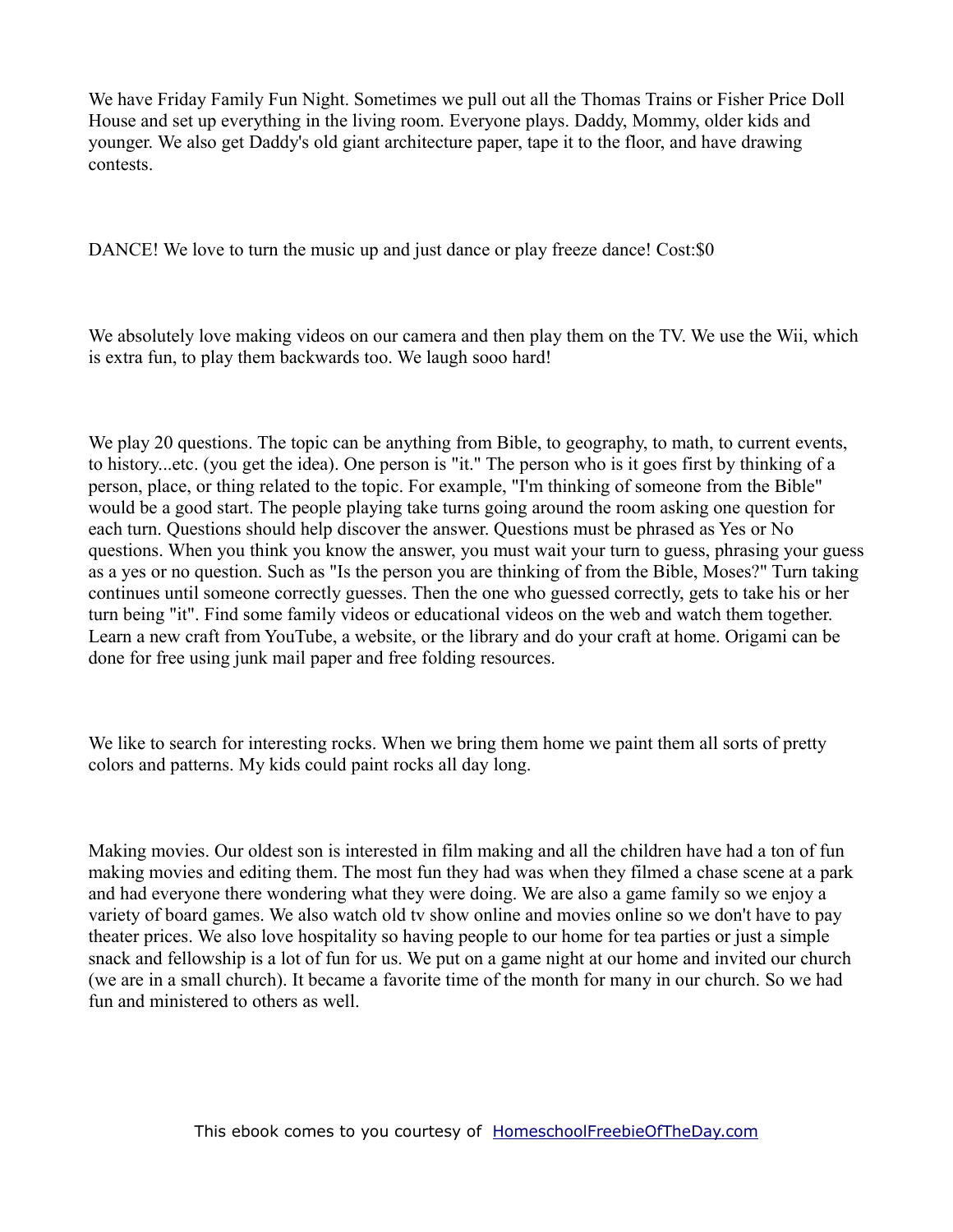Play Squiggle... it's an actual game, but all you have to do is draw the same squiggle line on everyone's piece of paper and everyone gets 60 seconds to turn it into something recognizable. Everyone usually draws something unique.

We love playing dodge ball in our backyard. We get the softest balls and divide the team. By doing this, the neighborhood kids have begun to draw to our backyard each time they hear us. When they don't want to play dodge ball we set up the soccer nets or corn hole.

For a day that has been particularly stressful, we really enjoy having a good old fashioned pillowfight! It doesn't take much time, and even the littlest kiddos try to flop a pillow at Daddy!

Any of the 101 things that a cardboard box can become. Right now, my kids have a 2 story cardboard box condo with windows, doors mailboxes, a garden, and you name it! They know they can keep the boxes until they are worn out. Give them some boxes (watch Craigslist for freebies) of any size and just watch what they become!

We like to take turns having one of the kids pick the recipe and help make it. Another thing we do is to look up some recipes from around the world and do an international meal and talk about that country once a month.

Ice cream sundae parties. I like to purchase ice cream on sale at our local Kroger, grab a few toppings and, voilá, instant party.

When we do holiday activities, we have an old family tradition that goes back to at least my greatgrandparents. We set up a coffee table and put together a jigsaw puzzle. Sometimes we'll do a family game night during the rest of the year. We have great evenings together this way.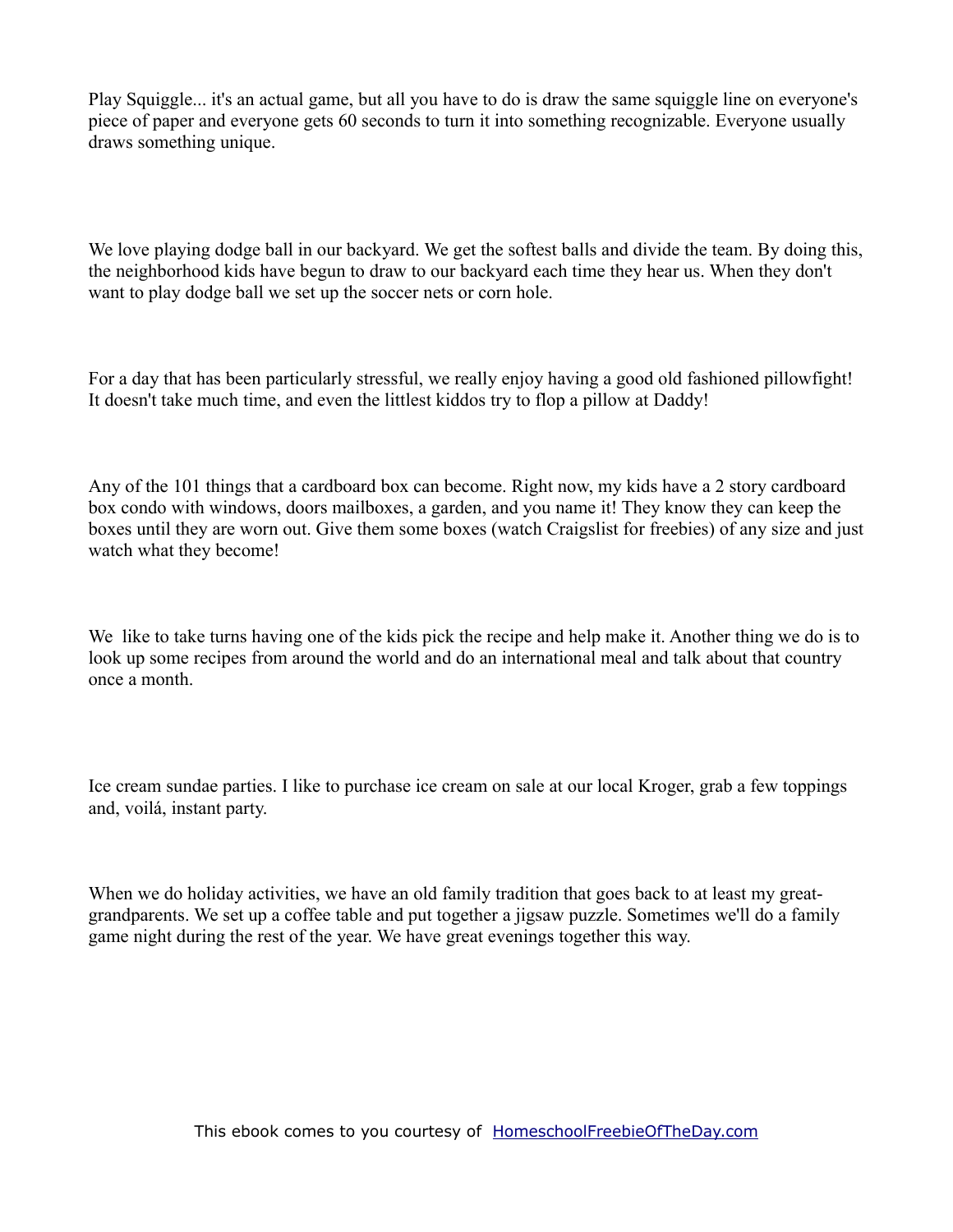We have 5 children, the oldest is 7 and the game they all love to play is hide and seek and reverse hide and seek. Hide and seek: traditional where everyone hides and 1 person seeks. Or Reverse Hide and Seek where one person hides and then everyone goes and finds them and hides with them until everyone is together. Example: 1 person hides in closet then 5 others have to find the person, so one by one then find and hide with until the closet is full of 5 people hiding together--usually followed by lots of giggling! They also like to play "Don't Eat\_\_\_\_" We make 9 squares on a paper, 3 down and 3 across and fill it with pictures of their favorite things. Then put a candy, raisin, marshmallow on each square, one person leaves and the others pick a square. Then the person comes back and starts eating the treat on each square, until they get to the square previously picked and everyone yells out, "Don't Eat " We have done Optimus Prime, Remy, even farm animals. The kids are all quiet until we all yell out "Don't Eat..." and everyone laughs.

We have a big back yard in which to collect bugs, catterpillars, tadpoles etc we make habitats and watch them. We have made teepees with pine boughs and igloos in the winter. Right now we have been experimenting with sticks and feather for arrows (studying Native Americans) but you can also use straws and paper. Just make a small slit in the straw end and insert the paper. How does it go without/with paper? One piece, more? distance & accuracy

My children LOVE treasure hunts. I will hide something and then give them clue #1, they decode the clue and find another clue waiting for them. Some times it is as simple as having a special lunch waiting for them. Other times there might be a special book each child has been waiting for. The "treasure" is only a fraction of the fun....the HUNT is the other part! I have been know to ask the neighbors if I can hide clues on their property and it keeps things interesting for my older children!

A game called Hoops. It's history is from the 1800s I believe. WE made our own with embrodiery hoops. Take the bigger piece and wrap ribbon around it then about a 1 1/2 dowel cut in half you go outside or in the living room at your own risk and you have to catch the hoop on both dowels up to 10 points. IT is fun you can look it up on the internet for more details.

All our kids ever want is our undivided attention. So whether it's playing board games or playing ball outside it doesn't really matter!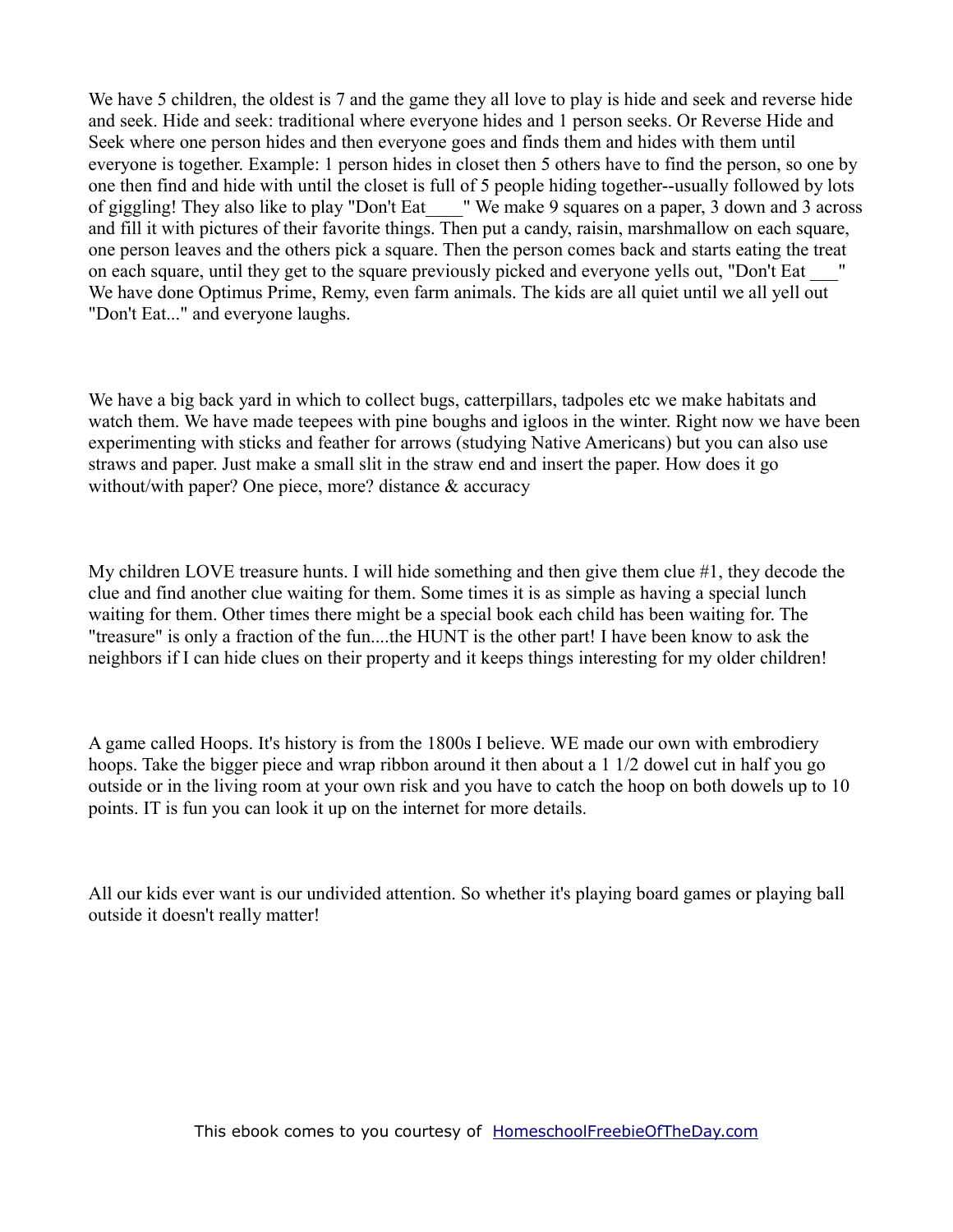We make up stories together. When Mom and Dad start, it's usually because one of us hears something that sounds like an absurdity or said something a little "Off" or backward. So we begin a tall tale building on that mispoken or misheard thing. What If there were such a place or thing? Now that our preschooler is beginning to tell stories of her own, we encourage her to expand. When we begin without her with our own stories, we encourage her to join in with verbs, names, acting out the story, etc.

We take turns giving "news" reports....the older kids and parents are the reporters and the youngest (age 4) has the command. The 4-year old sits on a bar stool with his "microphone" and introduces each reporter. The kids report on something they have learned, 3-4 interesting facts. Mom reports on anything recently studied with the kids....or something new with dramatic flare. Dad reports about something in the news / world because he's been listing to conservative talk radio all day and has great thoughts to share.

We enjoy a game we call "family story". One person gives a title, then starts telling a story. After 2-3 sentences, they stop (usually in the middle of a sentence) and the next person takes over where they left off. We continue until each person has had a turn, and the last person gets to tell the ending. This has been especially fun with younger children, as they come up with some of the wackiest and funniest parts of the story.

We like to tie-dye. You can get a couple packages of RIT dye for fairly cheap. Sometimes we buy inexpensive t-shirts from the store, but other times we tie-dye shirts that we already have. If a favorite shirt gets a small stain, we don't toss it, we dye it. Covers up the stain, and we have fun together doing it.

A fun and (mostly) free way to experience science is to gather as many 1 or 2 liter bottles as you can find and google "liter bottle + experiment" and you'll be making stuff like cloud formations, mentos explosions, dancing raisins, liquid fireworks and many more!

We love having a picnic at home ... prepare our favorite finger foods, spread out a blanket to sit on, and enjoy a picnic without the bugs! I find it's not really about the picnicky foods, but the fact that "mom and dad are sitting on the floor with us" that the kids enjoy. We move around the house, too ... sometimes we sit in the living room around the coffee table and play a card or board game, sometimes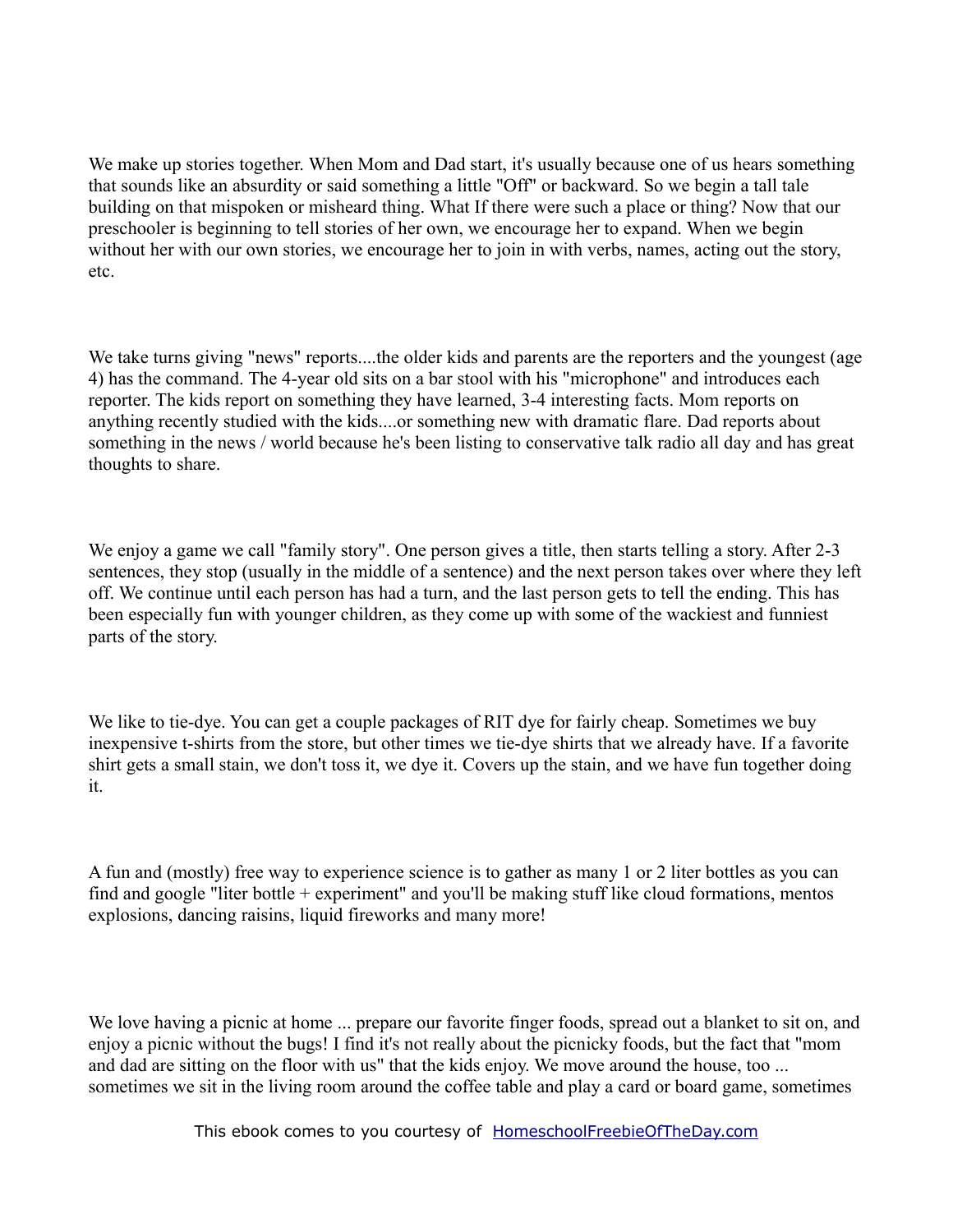in front of the TV where we pop in a family-friendly movie.

Building camp sites with rope, sheets etc or even branches  $\&$  fronds etc. We help build huts for each other until we have a little village, we use found objects as currency, trade goods  $\&$  services  $\&$  at the end of the day build a camp fire & have dinner around it. If weather allows we will sleep outside also, pure magic !

We like to cook together. Buy flat bread or hoagie buns 2 cut in half, pizza sauce, shredded mozz cheese, pepperoni, veggies of choice, and let the kids assemble their own pizzas and bake. You can make cookies, banana spits, or fruit salad together for dessert. Cooking together is SO much fun for the kids. Now, getting them to help with the clean up is another matter! lol

We make our own "constellations" by drawing a design on black construction paper w/ a white crayon, then poking holes every so often on the lines. When you're done, turn off the lights and hold a flashlight under the construction paper, and your constellation will show up on the ceiling. If you make something specific (like an animal) the other people can try to guess what your constellation is.

Making paper airplanes and trying to make loops, or seeing which one goes the farthest is fun and doesn't usually break too many things.

When the kids were younger, doing skits, some made up, some Bible stories. They would set up a "theater" in the living room with seats for the audience, props, and candles or lamps for appropriate lighting.

Stargazing - we sometimes use our son's small telescope but mostly just the naked eye. We mostly do this at special times - when Jupiter is particularly bright or something else of interest to see/look for. We fairly frequently can see a shooting star and sometimes the International Space Station flying by overhead. It's refreshing to look up into the night sky. It provides a sense of calm and peacefulness and helps us to appreciate and refocus on our Awesome Creator God the Father.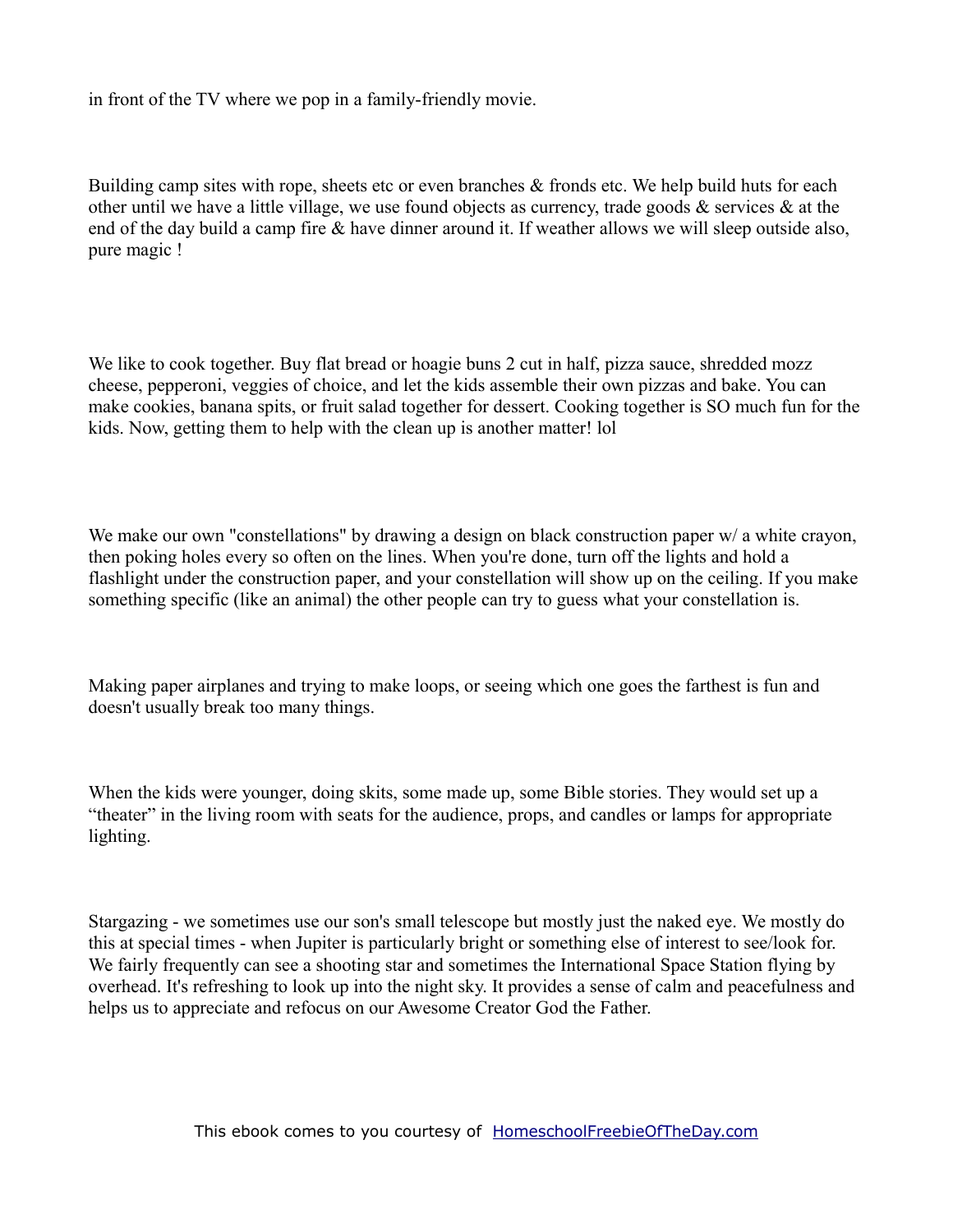We sometimes have our own talent show. Everyone has to show off one talent no matter how silly.

We use the hallway as a volleyball court. We tape bluetak to newspaper so it looks like a net (lightweight) and bounce balloons over it. The taller people kneel so that the smaller people can compete. Mix in both teams, adults and children.

We do target shooting with BB guns.

We have had a lot of fun making a "restaurant" at home. The kids create a menu, and make it on a folded card. They make a sign with the name of our restaurant and set the table, etc. They create the atmosphere with music playing, lights down low, candles, etc. The parents and older kids make the food / cook the meal. Everyone gets dressed up as if we are "going out" for dinner, and then we enjoy! We take turns being the hostess, waiter, etc. Don't forget to leave a tip!

My children love to play hide-and-seek in the dark with their Dad. The lights go out, and Dad hides, and the children all seek. The children hide, and Dad seeks. My family plays iwth 'roaming' rules - ie you do not have to stay put in one place, you can move from room to room to elude being found!

Drawing on the sidewalk with sidewalk chalk. Give a theme; and let everyone give their interpretation. Give a prize, or several prizes, for some aspect of the theme interpretation. Record the event in photos/ words in scrapbook. Repeat it the next year, and next. Re-live fun experiences. Let passerby's stop and join in the fun if desired, or let them quickly judge "winners". Drink lots of lemonade while drawing.... Best done the day before a big rainstorm, which will "erase" the chalk and "clean the mess" without any effort on your part. Or, let the kids clean it with a hose. (That may be as much fun as drawing it was...)

We have a game night, and sometimes invite other families to join us. When you have a lot of people, a fun game to play is "The Red Cup Game". Everyone sits around the table, and has a red plastic cup, and some scrap paper. Everyone comes up with their own question of, "Who in this group is most likely to..." After the questions is written and is hanging off the top of the cup, the cups are placed int the center. Mix the cups up some, and then everyone takes a cup and answers the question on different piece of scrap paper and put it inside the cup and passes it to the next person, and so on and so on, until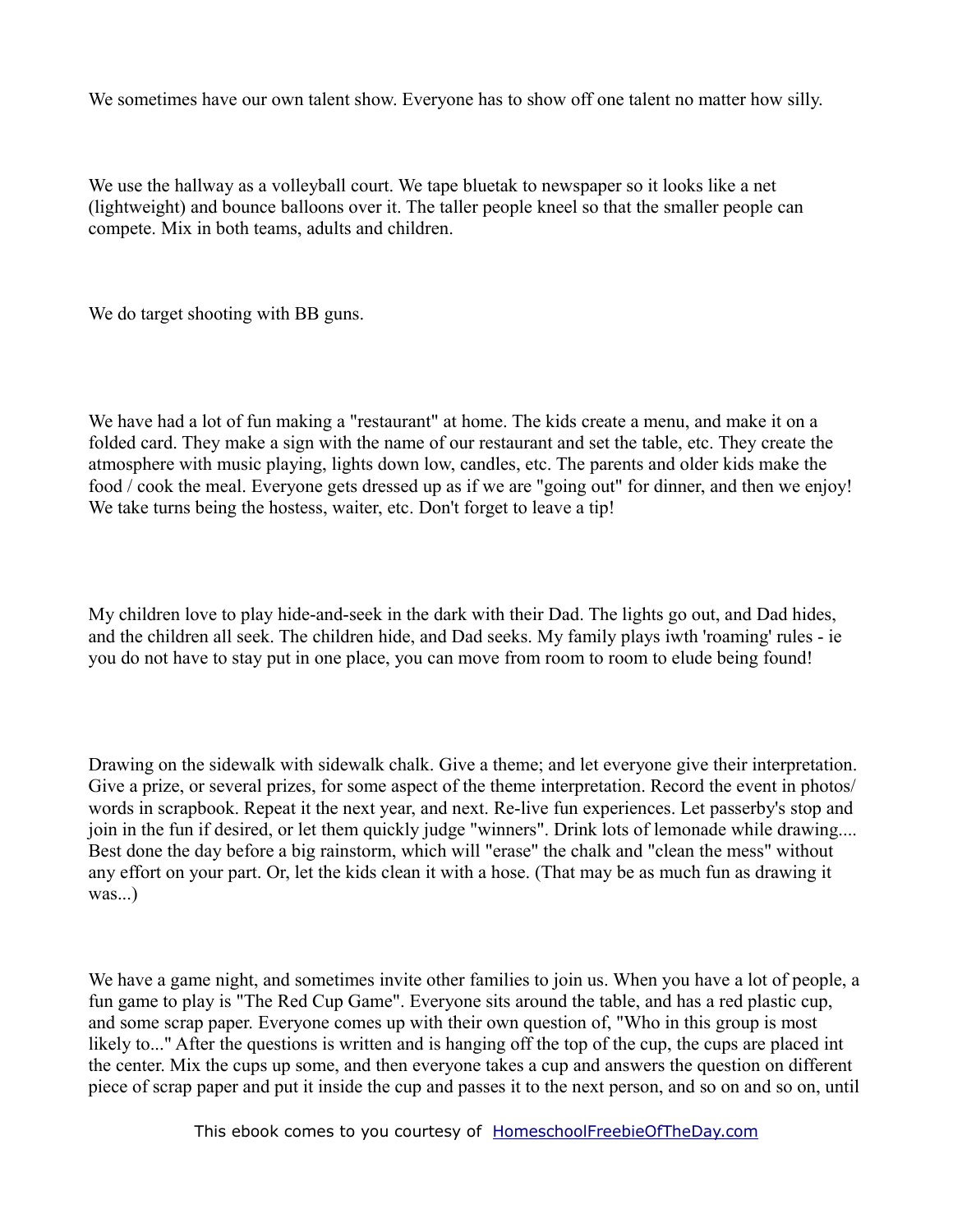you get to your first question again. Then the responses are read. Sometimes it starts out slow, but once you get the hang of it the questions get better and the responses get funnier. We have made some good friends with this game (but be careful it could go the other way also)

We enjoy playing a lot of games, including Rummikub, SkipBo, Scrabble, Where in the World?, Boggle, and more. We also periodically do something we call "What I like about..." Each person in the family takes turns saying something they like about each of the other family members until every person has said something nice about every other person. We've created board games together on the computer and then brought it to Kinko's, blew it up and laminated it. We love playing games we've created together. We also love to do "Beanie Baby Toss" using kitchen bowls and tossing our Beanie Babies into them. Drawing and coloring together is always a hit. I like to draw gardens for my kids. I draw lots of stems with leaves on them and leave it to them to create the flowers. Then we put it up in our schoolroom. My kids are 5 and 7.

Our favourite thing to do together is BOARD GAMES. We have fun, laugh together. It teaches the kids how to prefer one another, when they allow a sibling to choose a game that they may not want to play.

We play a lot of board games. For birthdays and Christmas we often get even more...we have an entire closet full of games! We have purchased them from resale shops, Ebay, and friends whose children have outgrown games. We are enjoying the fact that because our children are both reading they can play most any games now.

Create own gameboard games with question cards and tricks. And after to play it all together. It is fun and possible to take care of everybody's skills into account.

*Here's a list of "favorite games" that came up time and again in the responses we received. Maybe you can find a new family favorite in this list! Check thrift shops, yard sales, etc. and you'll uncover some of these – super cheap!*

Apples to Apples Rummy Four Player Checkers Kings in the Corner